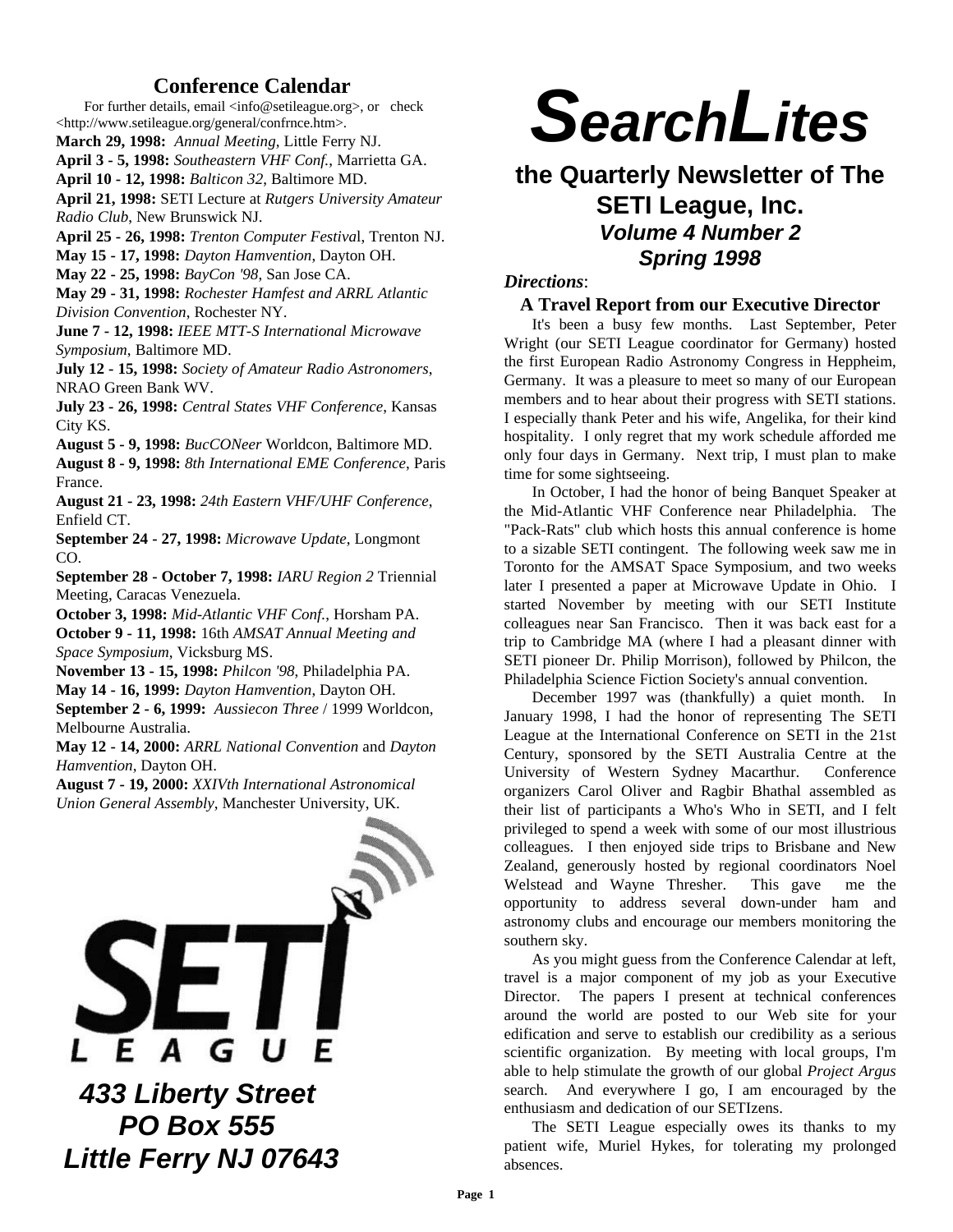# **SETI Advisor Knighted**

In a much overdue honor, distinguished author, futurist, and SETI League technical advisor Dr. Arthur C. Clarke has been named a Knight Bachelor by Queen Elizabeth II. Sir Arthur has graciously requested his staff to issue the following instructions to visiting natives from the American Colonies, who may be ignorant of the correct protocol:

*After removing footware, remain standing in a submissive posture at the designated spot. When dismissed from the Presence, however, it is not necessary to exit backwards. A low bow from the waist (or a curtsey in the case of ladies) followed by a normal departure is perfectly acceptable.*

Sir Arthur kindly adds that SETI League members are specifically exempted from the above protocols.

# *Ask Dr. SETI*

Send your questions to Ask Dr. SETI, PO Box 555, Little Ferry NJ 07643, or email to askdrseti@setileague.org. Remember, he's not a *real* doctor (but rather, a Ph.D., the kind who actually has to work for a living!). For health questions, consult a competent medical professional.

# **Dear Dr. SETI:**

*Do you have any information about Dicke-switching? We have been suggested to use such a switching with the object of eliminating noise generated by the system itself, but we are not sure how this would work.*

*EN, Norway*

## **The Doctor Responds:**

The Dicke switch (named for its inventor, the noted astrophysicist Robert Dicke of Princeton University) is much used in total-power radio telescopes, not so much to eliminate noise, as to eliminate the effects of receiver gain fluctuations during a measurement. The idea is that you repeatedly (and very rapidly) switch the input of the receiver between an antenna and a constant-temperature load resistor. You then look at the difference in receiver output amplitudes between the two conditions (it's rather similar to the technique used to measure receiver noise temperatures by switching between a "hot" and a "cold" load).

Dicke switches are not much used in amateur SETI, mainly because we use other techniques (software Fast Fourier Transform analysis, for example) to differentiate between signals and noise. Nevertheless, they are quite popular in astrophysical observation. One of our suppliers of amateur SETI equipment, Radio Astronomy Supplies of Roswell GA, provides a Dickey switch kit to use with their various radio telescope designs. You can find a link to them from our on-line Technical Manual.

Incidentally, Bob Dicke has quite a unique sense of humor. I once heard him deliver a lecture in which he mentioned (in passing) that the universe is 15 billion years old. Afterward, a grad student asked him how he knew that. Now, Dicke could easily have given the traditional explanations about Doppler shift of the radiation background from the Big Bang, measuring rates of expansion, calculation of the Hubble Constant, and so on. Instead, he said (with a straight face): "Our studies show that, from the beginning of time, it takes about 15 billion years for astrophysicists to evolve. I am an astrophysicist. I am here. Ergo, the universe is 15 billion years old."

## **Dear Dr. SETI:**

*I read about the Drake Equation, but I find it´s pure guesswork to predict anything specific about the number of existing technological civilizations in our neighbourhood. I guess it is rather a matter of belief, and one guess can be about as good as another even if they are wildly different. Am I completely wrong about that?*

*Jan, Denmark* 

## **The Doctor Responds:**

Not at all, Jan! The importance of the Drake Equation is not in the solving, but rather in the contemplation. It was written not for purposes of quantification at all, but rather as the agenda for the world's first SETI meeting in Green Bank WV in 1961. It was quite useful for its intended application, which was to summarize all the various factors which scientists must contemplate when considering the question of other life.

It is interesting that when the Equation was first written, the only factor which we had any basis to estimate with reasonable accuracy was the first, the rate of stellar formation. In the four decades since, we have learned something about extra-solar planets, so we can now estimate the second factor. We also have direct evidence as to the existence of two planets in their star's habitable zones, so (though the sample size is small) we can roughly estimate the third factor. At this rate, we should have three more factors nailed down by the middle of the next century! A value for the seventh will probably always elude us.

For the record, I consider the Drake Equation to be a marvelous tool for quantifying our ignorance.

# **Dear Dr. SETI:**

*I've seen once a picture of a signal that has been broadcast by the SETI people (I think) which showed, very roughly, the human morphology, the solar system, the DNA and other things, like a black-and-white assembly of some 50x50 pixel (no actual idea). Do you know where I could find this? I'd be thankful!*

*RS, Switzerland*

# **The Doctor Responds:**

Your general information is correct. The Arecibo Interstellar Message was transmitted on 16 November 1974 on 2380 MHz, toward the globular cluster M13, 25 kLY distant. It consisted of 1679 bits, to be arranged in 73 rows by 23 columns (those both being prime numbers). It graphically described a binary number sequence, hydrocarbon chemistry, DNA, the human figure (including a height scale), our solar system, and the Arecibo dish transmitting the signal. A very detailed image of this transmission, with complete description, may be found on page 290 of Carl Sagan's 1980 book "Cosmos."

The transmission of this message was somewhat controversial. Some of the concerns regarding transmitting from Earth were discussed previously in this column.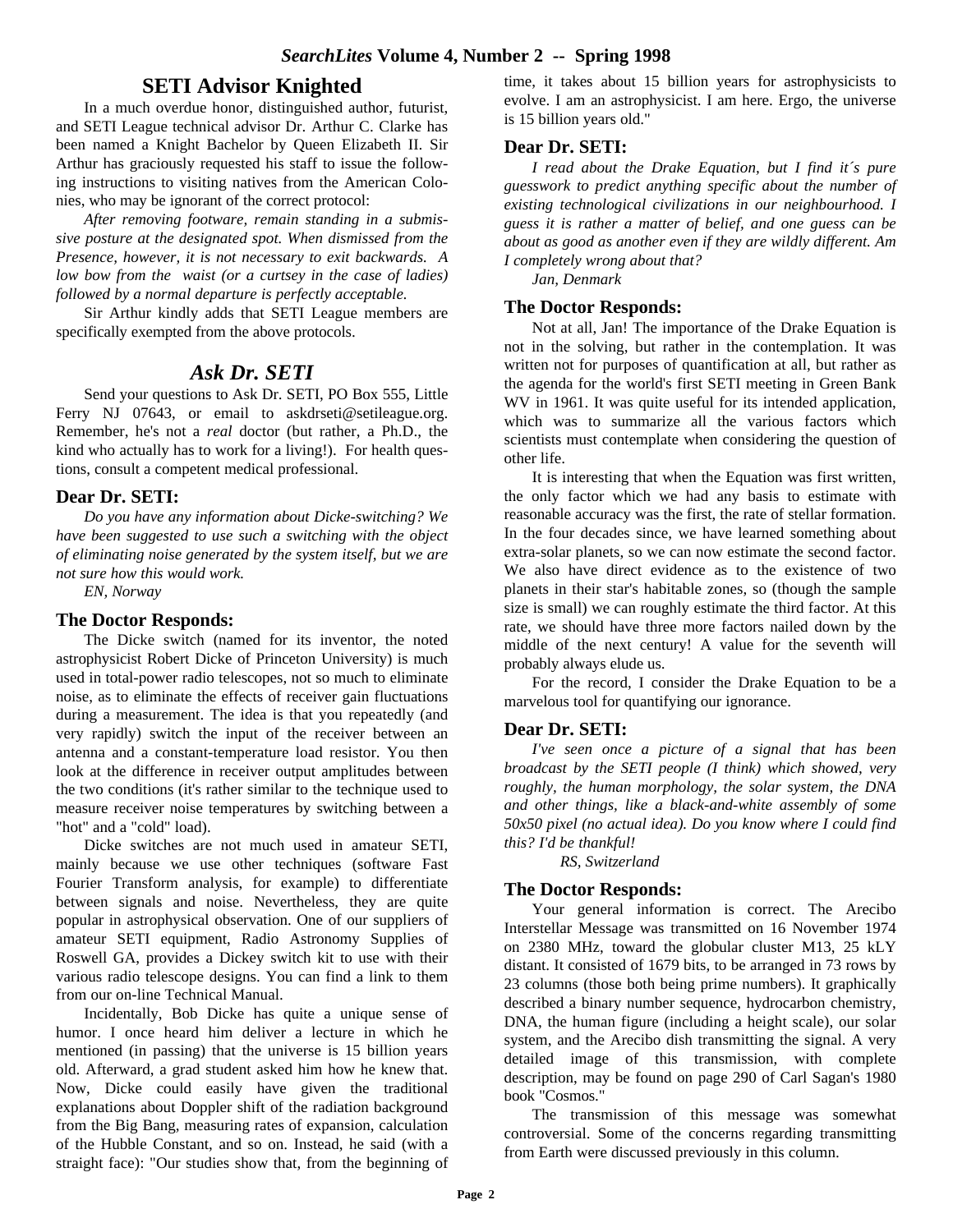#### **Dear Dr. SETI:**

*I am extremely interested in project ARGUS, however I do not understand a couple of things. First, why choose a frequency associated with water? After all, we are carbon-based lifeforms dependent on water, yet we use all types of high and low frequency transmission. You can't take a cell phone or any microwave transmission and directly relate that to water, so why pick the "Water Hole"?*

*Monty G.*

## **The Doctor Responds:**

The "water hole" frequencies are not directly related to water, Monty; that's just a poetic description. In the quietest part of the sky, in the microwave region where interstellar space is most transparent, are two radiation lines which can be seen from anywhere in the cosmos. One is from interstellar hydrogen, the other from hydroxyl. Hydrogen plus hydroxyl forms water under the proper conditions, hence the name. These radiation lines are signposts which are not geocentric, of which any civilization which has radioastronomy will be aware. Since we're already looking for astrophysical phenomena in this region, and it's very well suited to interstellar propagation, why not seek civilizations there as well?

#### **Dear Dr. SETI:**

*My interest in SETI is very narrow. I am interested in how a signal from an intelligent source could be recognized. What sort of characteristics would one look for? I am particularly interested in any examples of theoretical signals that would certainly be generated by an intelligence.*

*I am not interested in how to filter out the noise and other known, naturally generated signals. I am only interested in how to identify an intelligent signal from what's left after the other stuff is filtered out. I would like some objective standards.*

*Kirk, California*

#### **The Doctor Responds:**

If your interest is very narrow, Kirk, so is the signal we are seeking. The current thinking is that we believe the hallmark of artificiality to be narrow bandwidth. The narrowest known natural radiation spectra are hundreds of kiloHertz wide. A stable signal component occupying only a few Hz would be believed clearly artificial, and (we presume) intelligently generated. To determine its extra-terrestrial origin, we then look at its Doppler signature as viewed from two or more locations simultaneously (this test eliminates terrestrial, aircraft and satellite interference, as well as hoaxes). The technique is briefly discussed in an editorial on our Web site <http://www.setileague.org/editor/paired.htm>.

Of course, we could be all wrong about this. SETI may well stumble across an extremely narrow-band source of natural radiation. Wouldn't the discovery of a previously unknown astrophysical phenomenon be almost as exciting as a valid SETI hit?

# **Testing the Operation of a SETI System by Using a Sun Traverse by Ian Drummond, VE6IXD**

The method I used is described in two separate articles by David Shaffer W8MIF and Bob Atkins KA1GT in Chapter 7 of the ARRL UHF/Microwave Experimenter's Manual, published in 1990 by the American Radio Relay League, Newington, CT. The basic concept is to measure the change in power output of the receiving system when pointed towards and away from the sun. As the solar flux at microwave frequencies arriving at the Earth is known, the sensitivity of the receiving system can be calculated.

#### **The equipment I used:**

*Technical Feature*

 A 2.4 m square dish mounted on the original TV polar mount. It was not able to track the sun but could be manually rotated then left stationary, so the sun would pass across the pattern of the dish due to the rotation of the Earth.

 An Olde Antenna Lab helical feed connected directly by a male/male N-connector to a Downeast Microwave SETI-LNA preamplifier. The preamp was powered by a 12 volt lead-acid battery through a separate power line (not the coax cable).

 20' of International 9096 coax connected the signal to an ICOM R-7100 receiver tuned to 1296 MHz in the USB mode.

The audio output of the receiver was fed to a simple envelope detector (see Figure 1 in the ARRL article), and the resulting DC voltage was fed to a datalogger which sampled the voltage once per second and stored the average reading every 10 seconds. In this fashion I was able to draw a smooth graph of the receiver audio voltage over a period of 30 or 40 minutes as the sun passed across the field of view of the dish.

I also monitored the AGC (automatic gain control) voltage of the receiver via the jack on the back of the unit. The method assumes that the gain of the system is constant. I did not know how to disable the ICOM AGC, so I contented myself by checking that the AGC voltage remained constant within the 10 mV resolution of my voltmeter.

One last requirement is a radio (or a friend with a radio) which can receive WWV on 10 MHz at 18 minutes past each hour. A daily report of the solar flux at 10.7 cm wavelength is given.

#### **The measurements:**

I started by getting all the electronics turned on and running for 30 minutes or so to make sure it was settled down. I then positioned the dish so the feed cast its shadow on the centre of the dish. The audio volume of the radio was turned up until a reading of about 20 mV was obtained at the datalogger. As the feed was positioned only approximately at the focus of the dish, I moved it along the axis of the dish until the audio output reading peaked. I learned later that this position may not represent the best signal to noise ratio, as what I did was to maximize the signal plus noise, and this is not quite the same thing.

I then rotated the dish so the sun's shadow was just before the exact centre of the dish. The audio gain was raised so the DC output was about 2/3 full-scale, and I simply waited about one hour while the sun moved across the dish.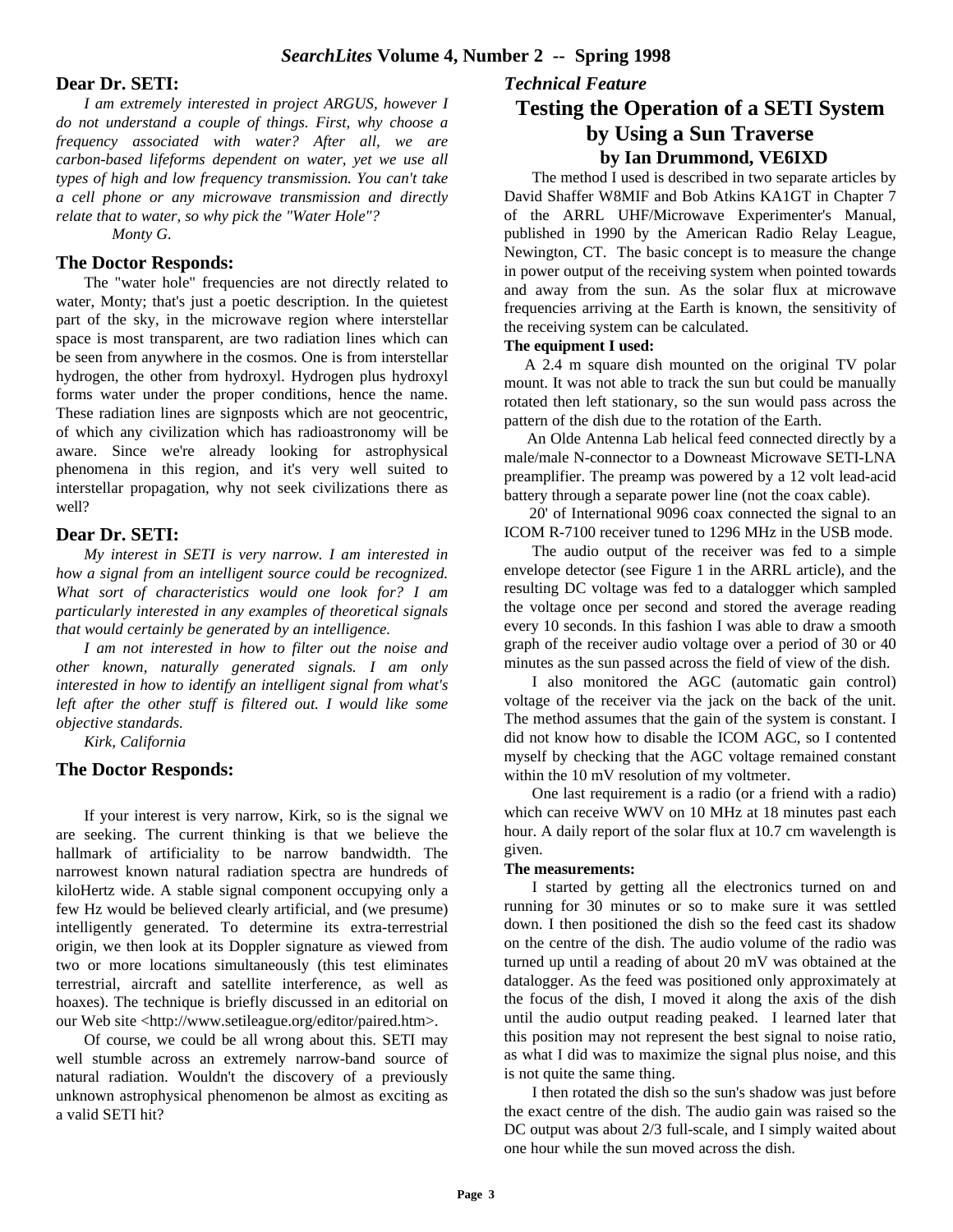The graph of the output of the datalogger looks like a half of a bell-curve. From this output I measured the following values:

 $Vp$  = peak voltage during the traverse = 52.4 mV

 $Vb$  = voltage of the base of the curve = 22.4 mV

While not necessary for evaluating the system temperature, I also measured the time for the voltage to drop from the peak value to the 3 dB voltage of 43.7 mV (0.71\*(52.4-22.4)+22.4). This was 8.5 minutes and it enabled me to measure the 3dB beam width of the dish and compare it to the calculated value. Just a little confidence booster that everything was working right.

WWV informed me that the solar flux on that day was 74 Solar Flux units (10^-22 watts \* metres^-2 \* Hertz^-1) at 10.7 cm.

#### **The calculations:**

First I calculated the antenna temperature when the dish was pointed at the sun.

**Ta** =  $\bf{F} * G * L^2 / 3.468$  (Page 7-58 ARRL Manual) where  $Ta =$  antenna temperature pointed at the sun

 $F =$  solar flux at 1296 MHz in SFU

(or units of  $10^{\circ}$ -22 W \* m<sup> $\circ$ </sup>-2 \* Hz<sup> $\circ$ </sup>-1)

 $G =$  antenna gain as a ratio (that is 13 dB = 20)

 $L =$  wavelength in metres

F is found from the WWV number by use of Fig 2, page 7-59 ARRL manual. It was 37 SFU (a very low number).

 $G = 4$  pi \* f^2 \* A / c^2,

where  $pi = 3.142$ 

 $f = frequency$  in Hertz

 $A = \text{area of dish in metres}^2$ 

 $c = speed of light in metres/second$ 

So in this case

G = 1,350 (31.3dB) and

 $Ta = 750 K$ 

So the noise temperature at the output of the system when pointed at the sun is

 $Tsun = 750 + 30 + Trcvr$ , Where

 $750 = Ta =$  antenna temp due to the sun

 $30 =$  antenna temp due to background sky

 $Trcvr = receiver noise temp$ 

The noise temperature when pointed away from the sun: **Tsky = 30 + Trcvr**

The ratio of these two temperatures has been measured, as the (power) ratio of Vp and Vb. So:

**Tsun / Tsky =**  $Vp^2$  **/**  $Vb^2$  **= (52.4/22.4)**<sup>2</sup> So in this case the equation **Tsun / Tsky = (Trcvr + 780) / (Trcvr +30) = 5.47** can be solved to give **Trcvr = 140 K**

#### **The unknowns:**

There were two items that I would have liked to know how to do. I would have liked a simple way to position the feed horn to maximize the signal to noise ratio. The problem with the method I used was that the noise, as well as the signal, changed as the feed was repositioned along the axis of the dish. I still don't really know if the feed is in the optimum place for detecting weak signals.

I was able to do the sun traverse at 1296 MHz as my helical feed has a wide bandwidth, but this may not be possible for many antenna types. I would have liked to do the traverse at 1420 MHz, indeed at several other frequencies. The only difficulty in doing the traverse at another frequency was knowing what the solar flux was at that frequency. The reference in the ARRL manual gave conversions of the WWV information only to amateur bands. Some way of calculating the flux at SETI frequencies would be very useful.

#### *Editor's Note:*

Mr. Drummond is one of The SETI League's *Project Argus* Pioneers. He may be reached via email, at drummondi@enterprise.cybersurf.net

# *Press Release:*

# **100-Year-Old Hobby Takes On New Life**

**LITTLE FERRY, NJ..,** January 17, 1998-- For the past century, the hobby of Amateur Radio has challenged the technically inclined with its promise of instantaneous global communications. The world's radio amateurs, also known as hams, have contributed to virtually every breakthrough enjoyed by the telecommunications industry, including the development of the Internet. Ironically, the widespread availability of low-cost digital communications (including cellular telephone, email and the web) has in recent years slowed the growth in ham radio's ranks. Now the amateur radio community is revitalizing itself by applying its members' talents in search of other life in the cosmos.

"As our society becomes technologically mature, the role of ham radio has to change," observes Dr. H. Paul Shuch, a lifelong radio ham and the Executive Director of the nonprofit SETI (Search for Extra-Terrestrial Intelligence) League. "Searching for life in space requires the kind of radio skills which hams possess, and cannot be conducted simply by logging on-line. It involves the design and construction of antennas, receivers, and signal analysis hardware and software -- which is what ham radio is all about." With over 700 members in 40 countries on six continents, and a plan in place to grow to 5000 stations in its global radio astronomy network, The SETI League is "the ultimate ham club," according to Shuch. This week he embarks on a two-week lecture tour of Australia and New Zealand, as part of his three-year-old effort to inform and involve radio amateurs around the world.

SETI scientists seek to determine through microwave measurements whether humankind is alone in the universe. Since Congress terminated NASA's SETI funding in 1993, The SETI League and other scientific groups have been attempting to privatize the research. Experimenters interested in participating in the search for intelligent alien life, or citizens wishing to help support it, should email to join@setileague.org, check the SETI League Web site at http://www.setileague.org/, send a fax to (201) 641-1771, or contact The SETI League, Inc. membership hotline at 1(800) TAU-SETI. Be sure to provide us with a postal address to which we will mail further information.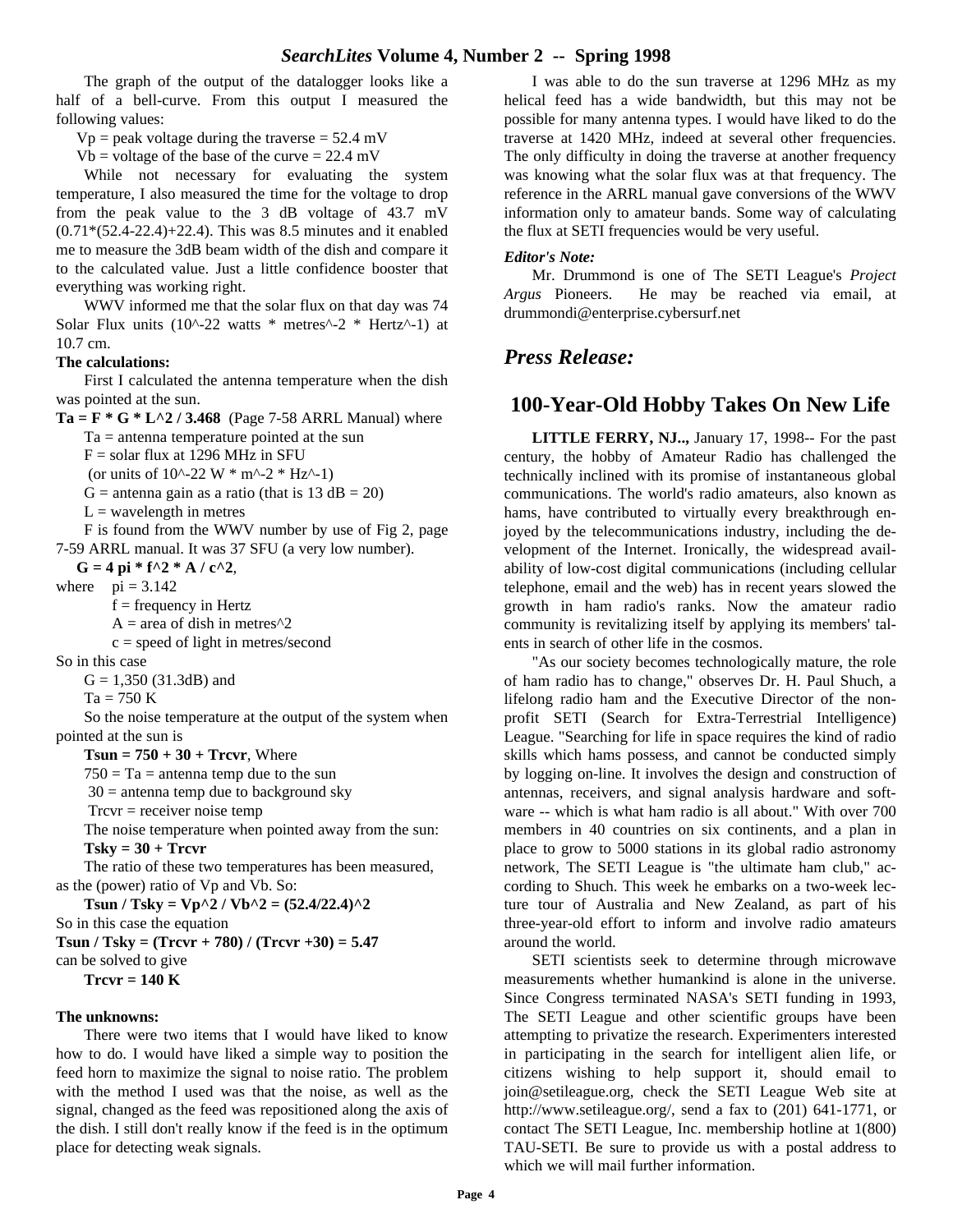# *Guest Editorial:* **ET Detection of Earth TV Unlikely by Dale Lamm (DaleLamm@worldnet.att.net)**

Recently on the SETI email discussion list there has appeared some good dialog regarding possible detection of Earth TV broadcasts at ET locations. This is not a novel idea. An older book titled *Communication With Extraterrestrial Intelligence* (editor Sagan, 1973, MIT Press, ISBN 0-262-69037-3) mentions the possibility of eavesdropping by ETI in the chapter Techniques of Contact. I have seen this idea mentioned many times in other writings.

Discussion on the list has been centered on detection of UHF television broadcasts, which in the US encompasses the band 470-806 MHz (minus the astronomy allocation at channel 37, 608-614 MHz). Why has interest been focused on UHF television?

Some possible reasons:

In the US, all analog television channels are split across three bands: low VHF (54-88 Mhz), high VHF (174-216 MHz) and UHF. Maximum permitted EIRP is 100 KW for low VHF, 316 KW for high VHF, and 5 MW for UHF. Horizontal polarization is the rule, with circular polarization being allowed at the broadcaster's discretion. It would thus be possible to radiate up to 10 MW EIRP from a single facility. The varied limits across bands help compensate for differences in terrestrial propagation, in theory placing the UHF broadcaster at parity with the VHF broadcaster.

Because UHF TV stations radiate more power, and because the UHF band is nearest to the so called "microwave window" of 1.2-50.0 GHz, it would seem to some that these broadcast signals have the best chances of being detected at astronomical distances. There are hundreds of UHF TV stations in the US alone, each radiating day and night, year after year. Could these act as unintentional beacons to an interested ETI?

This writer's opinion is that there are far better candidates for Earth's "unintentional beacons." Here are my reasons:

One goal of a TV broadcaster is to deliver modulated RF as cheaply as possible to as many receivers as possible. Five MW of power at UHF frequencies is not easy to come by. The typical way of doing so is to generate 60-240 KW of power at the transmitter, then excite an antenna having 10-14 dB of gain. The 60-240 KW of power needed at the transmitter output is obtained with much difficulty, usually by generating a modulated carrier at low levels and passing that through class-A vacuum tube (klystron, IOT or tetrode) amplifiers with attendant low efficiencies.

Electricity is not free. The engineer responsible for design and/or operation of a transmission facility would not think of squandering RF by intentionally directing it into the sky. TV viewers tend to make their homes near ground level. Gain of a TV broadcast antenna is obtained by concentrating the radiation into one direction. From a bird's eye view, the signal radiates in all directions, equally well north, east, south and west. From a side view, the main lobe is carefully engineered to equally illuminate receiving antennas on the ground, both close in and near the horizon. What is often done is to aim just below the horizon, and design in some null-fill to accommodate the close in receivers. From a typical transmitting antenna height of 1000 feet, the desired beam tilt will be something on the order of 0.5 degrees negative (that is, below horizontal). Any energy radiated above the horizon is wasted, as far as the broadcaster is concerned.

In an imperfect world, some energy does radiate above the horizon, but this side lobe is much reduced in amplitude. Likewise, some of the energy striking the ground reflects back into space, but it will be scattered and specular.

There are better "unintentional beacon" candidates for study and speculation. Consider SPASUR (space surveillance radar) at 217 MHz, or various other defense radars operated by the military (see the Raytheon home page for the names of some of these systems). Perhaps even HARRP transmissions (2.8-10.0 MHz at 3 MW+) may be detected at great distances, although the frequencies employed are far from ideal.

Some of you might be interested to know that the US has already orbited what amounts to a sensitive spectrum analyzer which has observed the Earth. Project Blackbeard was established to study TIPP (trans ionospheric pulse pairs), events possibly associated with lightning storms. Frequencies ranging from 25-100 MHz are observed. Spectrograms may be viewed on the project's home page (http://sst.lanl.gov/nis-projects/blackbeard). They show strong RF carriers of Earth TV and FM broadcasts. Keep in mind that these carriers have been detected from a satellite a few hundred miles above the Earth, not from interstellar distances.

I do feel strongly that reception and demodulation of Earth television and radio by ETI are still highly possible, though not from interstellar distances. How?

Many people study extinct cultures such as the ancient Egyptians, just to choose one at random. We know of the Egyptians by their writings and artifacts. What if they had television and we could send a probe back in time to capture a few dozen Terabytes of their transmissions? We would obviously know more about them than we now do. Radio and TV broadcasts can quickly deliver massive amounts of information about the society which generates them.

Somewhere in the galaxy, there might exist a society that has lasted for many thousands of years. This race may feel confident that intelligence will someday arise on a small watery planet orbiting a yellow star in their sky. This culture prides itself in the accumulation of wisdom, and projects that might take a few thousand years to bear fruit are conducted with the same vigor as short-term projects. They therefore send robot probes to promising worlds. If such a probe were to detect the presence of non-natural RF emanating from its target world, it would perform a relay transmission back to the home planet. If ETI is going to watch our TV broadcasts, this is how it will happen, in my opinion.

I hope this stimulates further discussion along these lines and I welcome differing points of view.

# *Editor's Note:*

Now a software consultant, Mr. Lamm was chief engineer of a small UHF TV station for eight years.